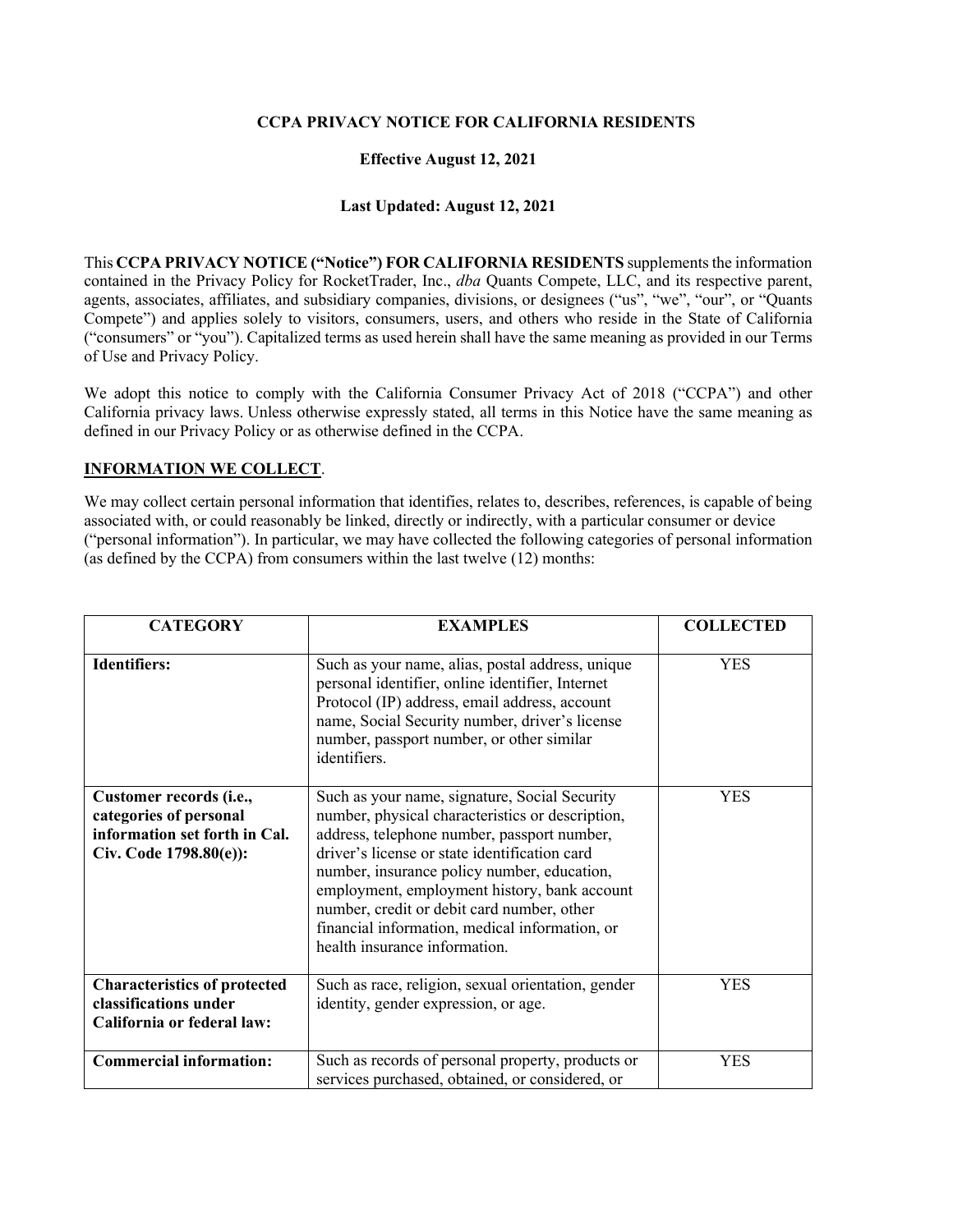|                                                                                                                                                            | other purchasing or consuming histories or<br>tendencies.                                                                                                                                                                                                                    |                |
|------------------------------------------------------------------------------------------------------------------------------------------------------------|------------------------------------------------------------------------------------------------------------------------------------------------------------------------------------------------------------------------------------------------------------------------------|----------------|
| <b>Biometric information:</b>                                                                                                                              | Such as hair color, eye color, fingerprints, height,<br>retina scans, facial recognition, voice, and other<br>biometric data.                                                                                                                                                | N <sub>O</sub> |
| Internet or other electronic<br>network activity information:                                                                                              | Such as browsing history, search history, and<br>information regarding a consumer's interaction<br>with an Internet website, application, or<br>advertisement.                                                                                                               | <b>YES</b>     |
| <b>Geolocation data:</b>                                                                                                                                   | Such as physical location or information about a<br>particular consumer or device.                                                                                                                                                                                           | <b>YES</b>     |
| <b>Sensory data:</b>                                                                                                                                       | Such as audio, electronic, visual, thermal,<br>olfactory, or similar information.                                                                                                                                                                                            | N <sub>O</sub> |
| Professional or employment-<br>related information:                                                                                                        | Such as current or past job history and prior<br>employers                                                                                                                                                                                                                   | N <sub>O</sub> |
| Non-public education<br>information (per the Family<br><b>Educational Rights and</b><br>Privacy Act (20 U.S.C.<br>Section 1232g, 34 C.F.R. Part<br>$99$ ): | Such as education records directly related to a<br>student as may be maintained by an educational<br>institution or a party acting on its behalf, such as<br>grades, transcripts, class list, student schedules,<br>student identification codes, or similar<br>information. | NO             |
| <b>Inferences from personal</b><br>information collected:                                                                                                  | Inferences drawn from any of the information<br>identified above to create a profile reflecting a<br>consumer's preferences, characteristics,<br>psychological trends, predispositions, behavior,<br>attitudes, intelligence, abilities, or aptitudes.                       | <b>YES</b>     |

# **SOURCES OF PERSONAL INFORMATION**.

We obtain the categories of personal information listed above from the following sources:

- Directly from California residents, their agents, or other individuals acting on their behalf. For example, from a document or communication that a consumer provides to us related to the services, advisory tools, software, and/or programs offered by us.
- Directly and indirectly from your use and access of the Quants Compete Site, any and all Quants Compete Programs, and your interaction with our mobile application and/or social media.
- From third parties, affiliates, service partners and providers, including, but not limited to, contractors, vendors, advertisers, and other third parties in connection with the services and/or programs we offer.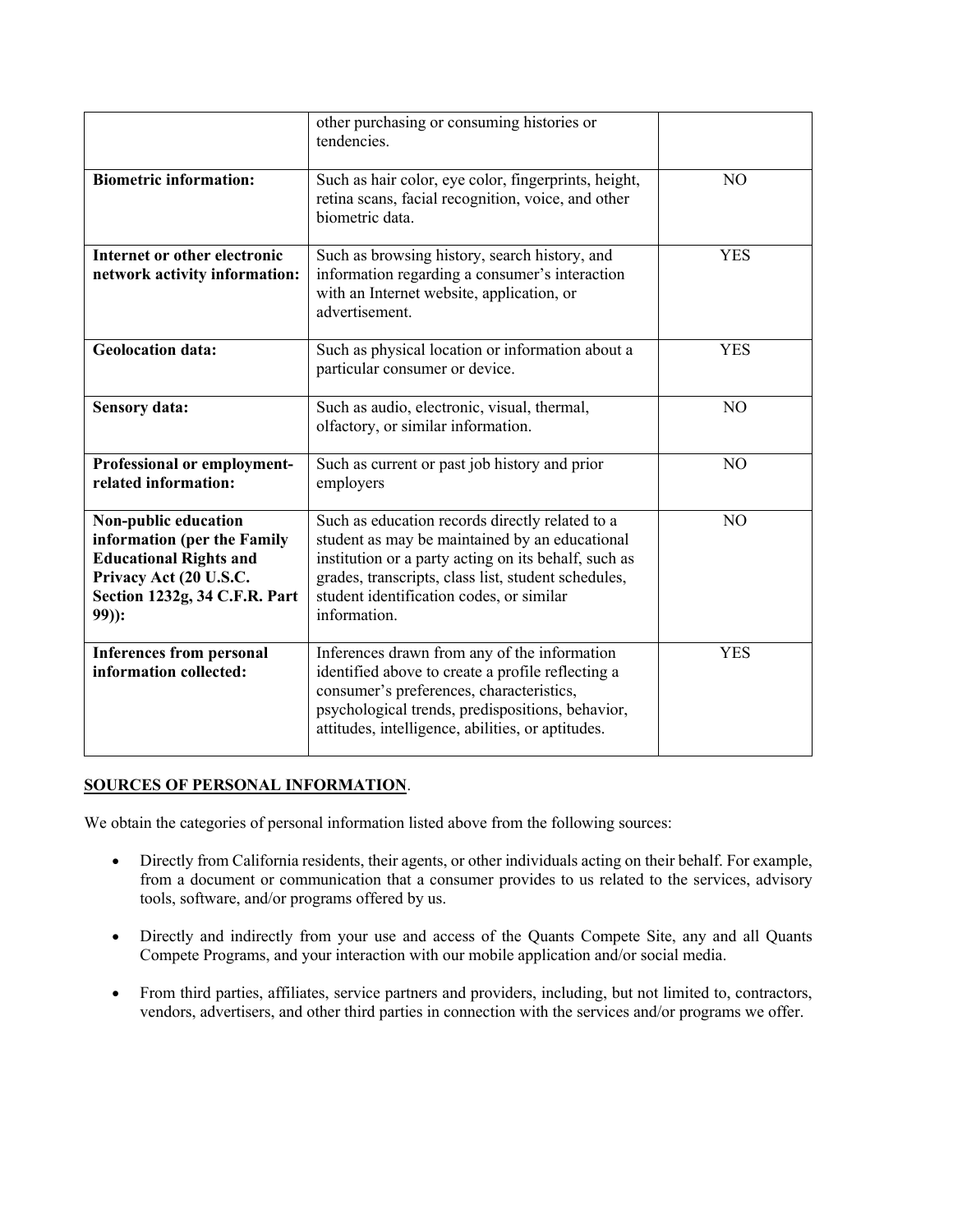#### **USE OF PERSONAL INFORMATION**.

The purposes for which we may collect and use personal information depend on, among other things, our relationship or interaction with a specific California resident. We may use the personal information we may have collected to operate, manage, and maintain our business, to provide our products and services, and to accomplish our business purposes and objectives, including the following:

- To perform and provide you with various services and/or programs, including maintaining or servicing your accounts and your use of our advisory tools, providing customer service, verifying customer information, providing advertising or marketing services, providing analytic services, or providing similar services.
- To enable your access to and use of our products, services, the Quants Compete Programs, and the Quants Compete Site features, as well as to allow you to participate in interactive elements of the Quants Compete Site and/or Quants Compete Programs, including our advisory tools.
- To carry out our obligations and enforce our rights arising from any contracts entered into between you and us, including for billing, collections, and similar authorized obligations.
- To personalize your experience and to allow us to deliver the type of content, advertising, and offerings in which you are most interested.
- To undertake activities to verify or maintain the quality or safety of a service or program offered by us, and to improve, upgrade, or enhance such service or program.
- To provide, maintain, protect, develop, and improve the Quants Compete Site, Quants Compete Programs, advisory tools, and/or the Quants Compete models, and to present such contents to you.
- To fulfill your requests for products, services, and programs, and process and deliver your transactions and orders.
- For testing, research, analysis, and product development.
- To provide you with information in response to your inquiries, and to provide you with customer support.
- To administer promotions, surveys, or other features on the Quants Compete Site and/or Quants Compete Programs.
- To email you information about the Quants Compete Site and/or Quants Compete Programs.
- As necessary or appropriate to protect the rights, property, or safety of us, our customers, and others.
- To assist us in taking data security precautions, detecting security incidents, protecting against malicious, deceptive, fraudulent, or illegal activity, and prosecuting those responsible for that activity.
- To detect, prevent, and address technical issues.
- To debug, identify, and repair errors that impair existing intended functionality.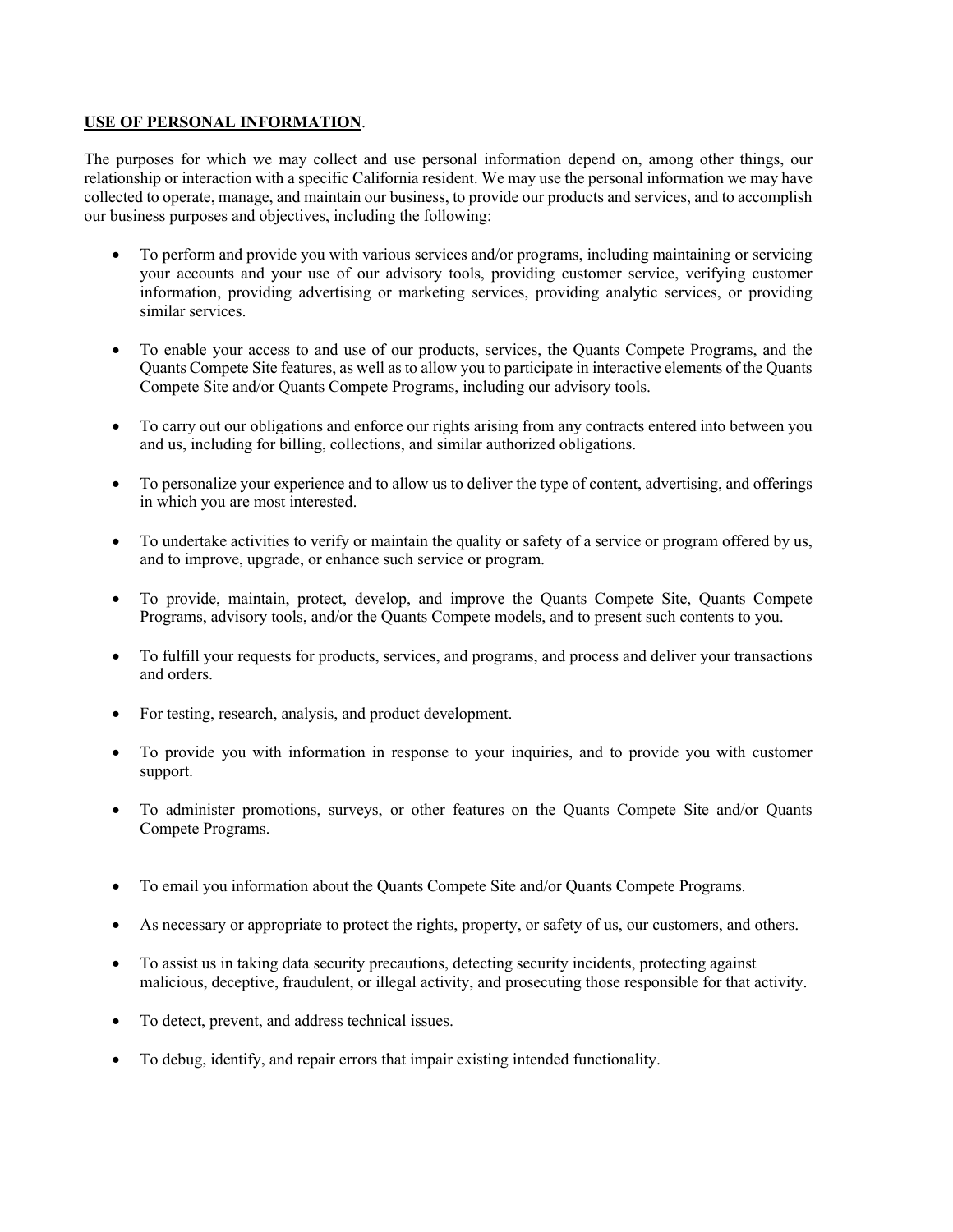- To respond and comply with applicable international, federal, state, provincial and local laws, directives, rules, regulations, and ordinances; civil, criminal or regulatory investigations; or other legal requirements, such as court orders.
- As described to you when collecting your personal information or as otherwise set forth in the CCPA.
- To evaluate or conduct a merger, divestiture, restructuring, reorganization, dissolution, or other sale or transfer of some or all of our assets, whether as a going concern or as part of bankruptcy, liquidation, or similar proceeding, in which personal information held by us is among the assets transferred.

# **TO WHOM WE DISCLOSE PERSONAL INFORMATION**.

The categories of third parties with whom we may share personal information depend on, among other things, our relationship or interaction with a specific California resident. The categories of third parties to whom we may disclose personal information for our business purposes described in this Notice are:

- Affiliates and subsidiaries of Quants Compete.
- Service partners and providers, contractors, vendors, advertisers, and other third parties who provide services such as custodial functions, website hosting, storage, data analysis, payment processing, order fulfillment, shipping, information technology and related infrastructure, customer service and communications, email delivery, auditing, advertising and marketing, and marketing research activities.
- Social media services.
- Other third parties who enable customers to conduct transactions online and via mobile devices.
- Government agencies as required by laws and regulations.

### **NO SALE OF PERSONAL INFORMATION**.

In the past 12 months, we have not "sold" personal information subject to the CCPA, including personal information of minors under the age of 16.

# **YOUR CALIFORNIA PRIVACY RIGHTS AND CHOICES**.

The CCPA provides consumers (California residents) with specific rights regarding their personal information. This section describes your CCPA rights and explains how you may be able to exercise the following rights (subject to certain limitations at law):

- *The Right to Know and Access Specific Information*. You have the right to request that we disclose certain information to you about our collection and use of your personal information over the last 12 months. Once we receive and confirm your verifiable consumer request, we will disclose to you:
	- o The categories personal information we have collected about you;
	- o The categories of sources for the personal information we collected about you;
	- o Our business or commercial purpose for collecting that personal information;
	- o The categories of personal information that we have disclosed about you to third parties for a business purpose, and the categories of third parties with whom that personal information was disclosed;
	- o The specific pieces of personal information we collected about you (also called a data portability request); and,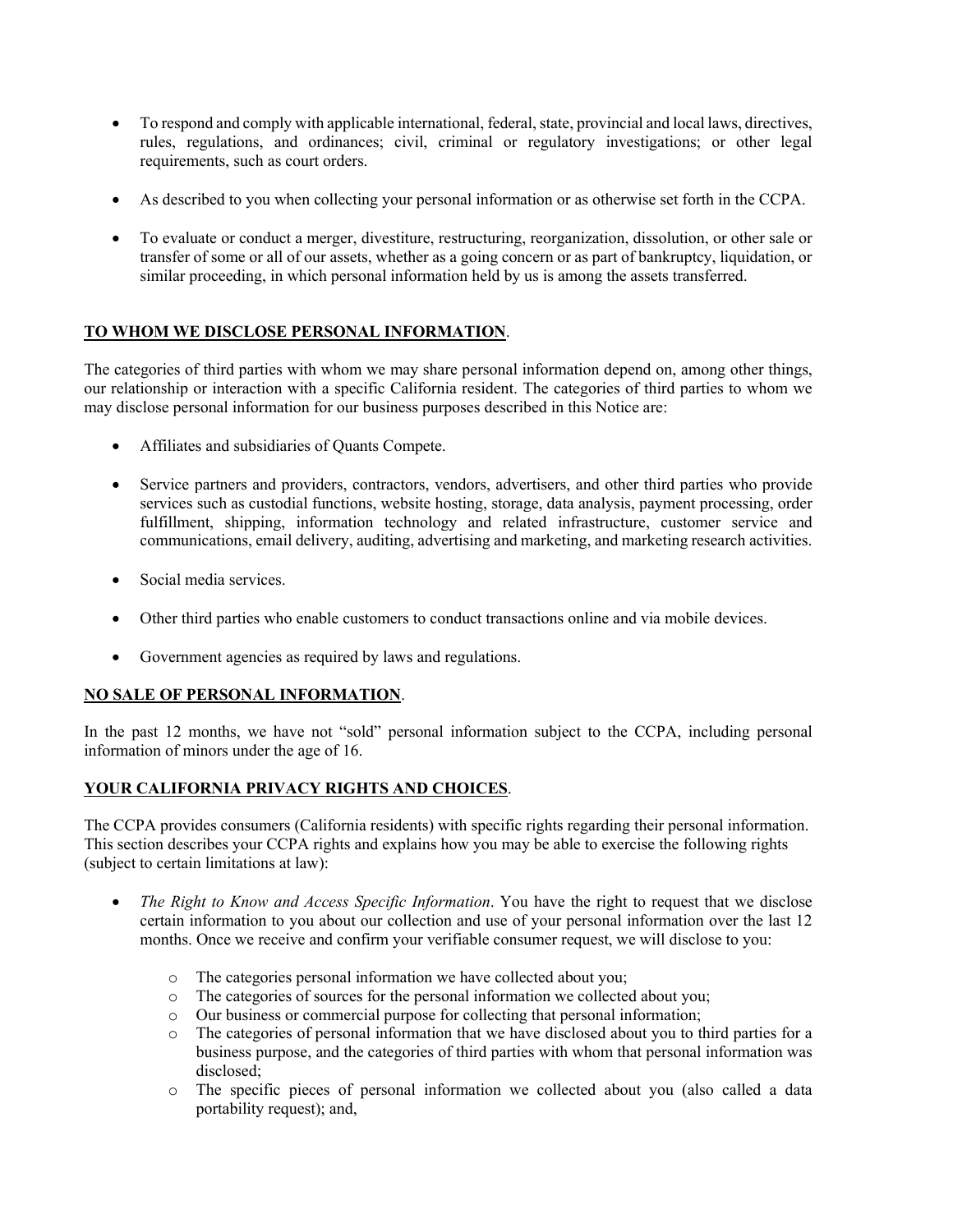- $\circ$  If applicable, the categories of personal information we have sold about you, and the categories of third parties to whom this information was sold.
- *Deletion Request Rights*. You have the right to request that we delete any of your personal information that we have collected from you and retained, subject to certain exceptions.
- *Right to Opt-Out of Personal Information Sales*. You have the right to direct us not to sell personal information that we may have collected about you to third parties now or in the future. If you are under the age of 16, you have the right to opt-in, or to have a parent or guardian opt in on your behalf, to such sales.
- *Right to Non-Discrimination*. As a California resident, you have the right not to receive discriminatory treatment for exercising any of the rights described above. We will not discriminate against you for exercising any of your CCPA rights and we will not deny you services, charge you a different price, or provide you with a lesser quality of services if you exercise any of your CCPA rights. However, please note that if the exercise of the rights described above limits our ability to process personal information (such as in the case of a deletion request), and we may no longer be able to provide you our products, services, the Quants Compete Programs or engage with you in the same manner.

# **HOW TO EXERCISE YOUR CALIFORNIA PRIVACY RIGHTS**.

To exercise the right to access, data portability, and right to request deletion, please submit a request by:

- Emailing [support@quantscompete.com](mailto:support@quantscompete.com) with the subject line "**California Rights Request**"; or
- Writing to us at the following address:

RocketTrader, Inc. *dba* Quants Compete 2351 Sunset Blvd. Suite 170721 Rocklin, CA 95765 Telephone: (510) 788-0774 Email[: support@quantscompete.com](mailto:support@quantscompete.com)

Only you or a person registered with the California Secretary of State that you authorize to act on your behalf, may make a verifiable consumer request as identified above and as related to your personal information. You may also make a verifiable consumer request on behalf of your minor child.

You may only make a verifiable consumer request for access or data portability twice within a 12-month period. The verifiable consumer request must:

- Provide sufficient information that allows us to reasonably verify you are the person about whom we collected personal information or an authorized representative; and
- Describe your request with sufficient detail that allows us to properly understand, evaluate, and respond to it.

Non-affiliated third parties are independent from us, and if you wish to receive information about your disclosure choices or stop communications from such third parties, you will need to contact those non-affiliated third parties directly.